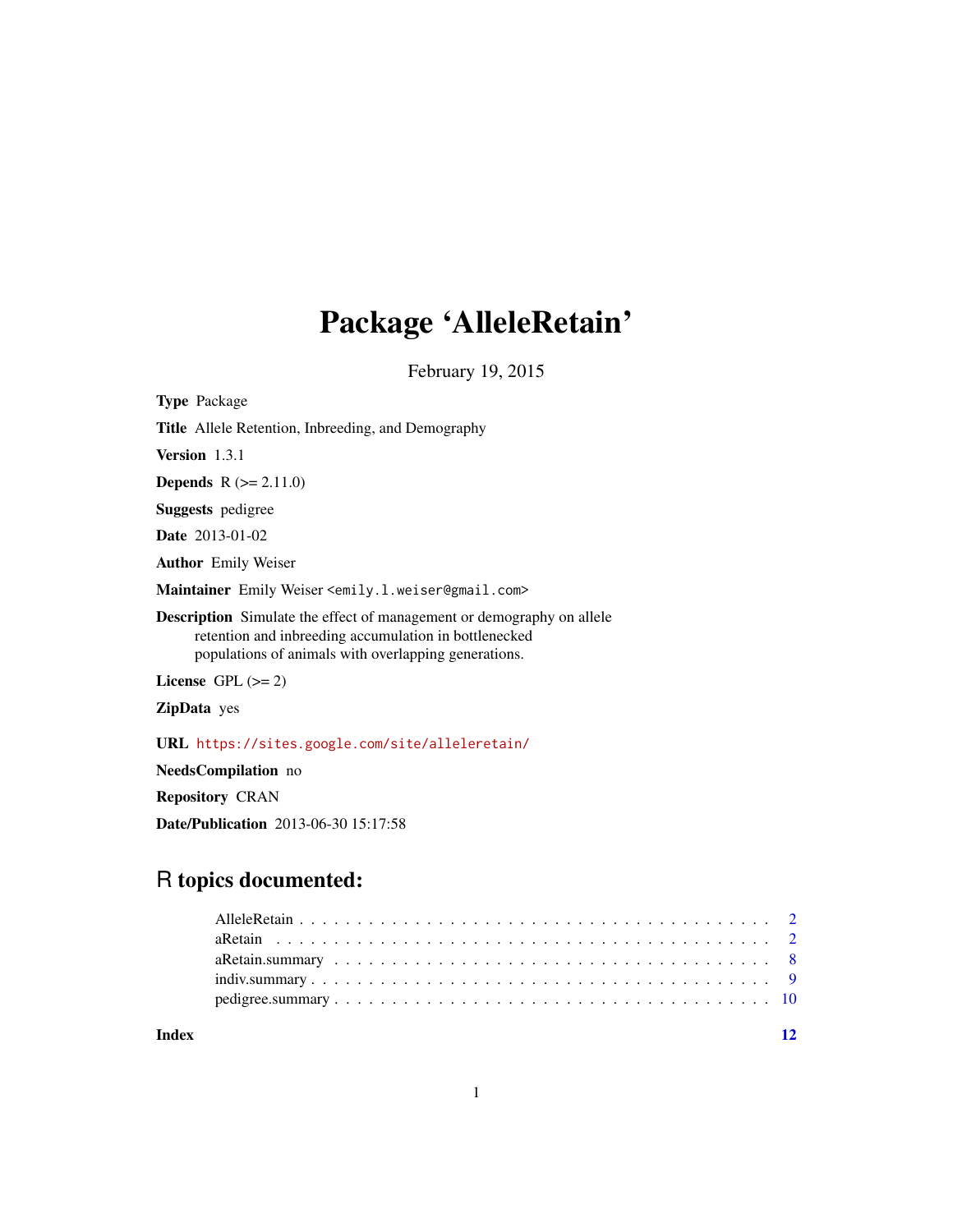#### Description

Simulates the effect of management or demography on allele retention and inbreeding accumulation in bottlenecked populations of animals with overlapping generations.

#### Details

Typically, the user will run aRetain, then aRetain. summary to assess characteristics of the simulated population. indiv.summary and pedigree.summary (requires package **pedigree**) will provide further output.

aRetain *Allele Retention, Inbreeding, and Demography*

#### Description

Simulate the effect of management or demography on allele retention and inbreeding accumulation in bottlenecked populations of animals with overlapping generations.

#### Usage

```
aRetain(q0 = 0.05, sourceN = Inf, startN = 20, startAge = "juvenile",
    startSR = 0.5, exactSR= FALSE, inisurv = 0.90, addN = 0, addyrs = c(0),
   migrN = \theta, migrfreq = 1, mpriority = FALSE, removeL = FALSE, K = 100,
   Klag = \theta, KAdults = FALSE, reprolag = \theta, mature = 1, matingSys =
    "monogamy", matingLength = "seasonal", meanMLRS = 1, sdMLRS = 0,
    reproAgeM = c(1:200), AgeOnMLRS = "age/age", nMatings = 1,
    retainBreeders = "male", MaxAge = 25, SenesAge = 10, adsurvivalF = 0.80,
    adsurvivalM = 0.80, nonbrsurv = 0.80, nonbrsurvK = 0.80, juvsurv =
   0.80, juvsurvK = 0.80, youngperF = 1.5, SDypF = 0.25, ypF1 = 1, ypF1yr
   = 1, MAXypF = 2, MAXypFK = 2, ypFsex = "female", youngSR = 0.5,
    trackall = TRUE, GeneCount = "adult", nyears = 50, nrepl = 100,
nreplprint = 10, printplots = FALSE)
```
#### Arguments

| a0      | frequency of rare allele in the source population (range $0-1$ )                               |
|---------|------------------------------------------------------------------------------------------------|
| sourceN | size of source population; must be $>$ startN                                                  |
| startN  | number of starters (or size of bottleneck); not all will become genetic founders;<br>minimum 2 |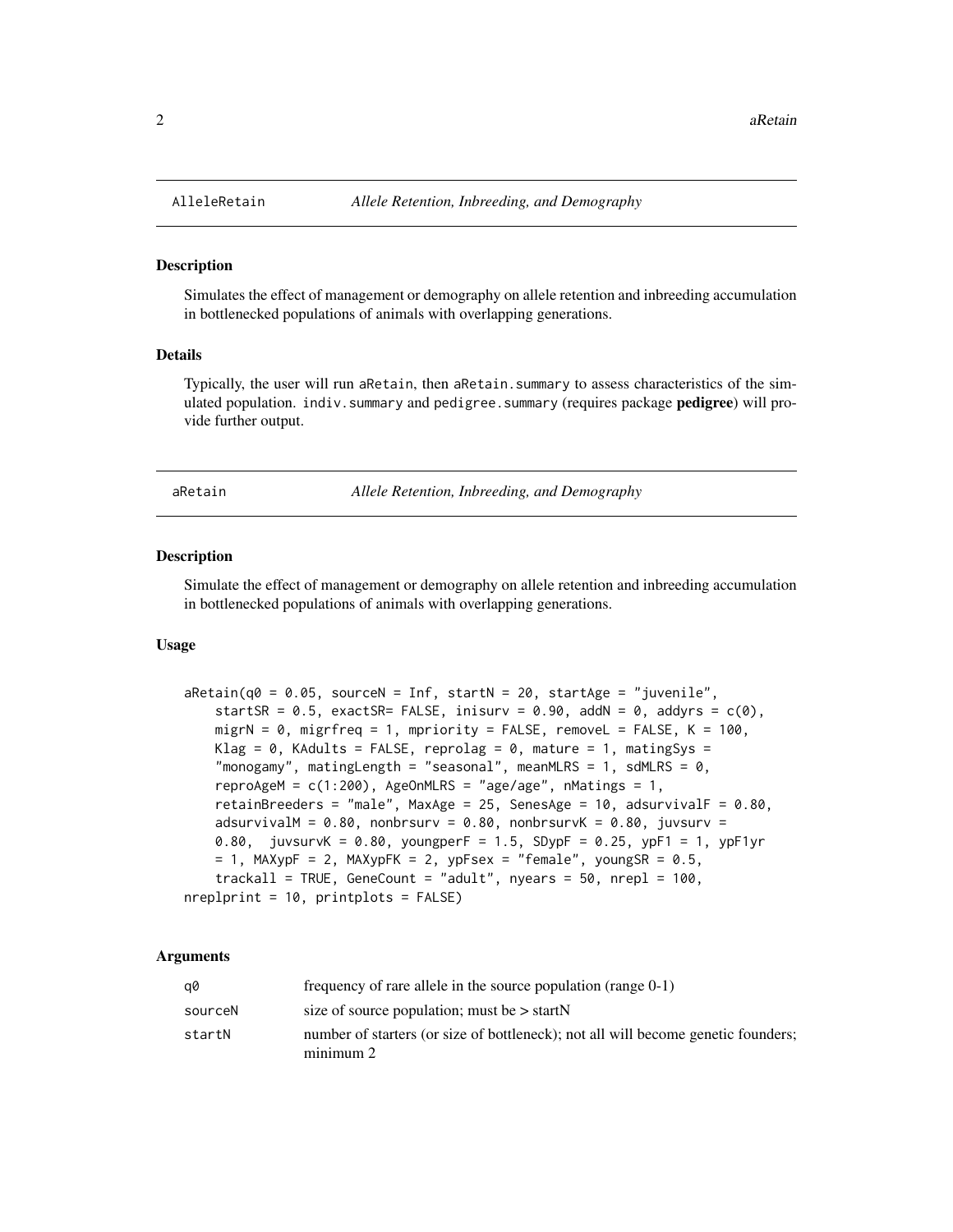#### $a$ Retain  $3a$

| startAge     | age class ("juvenile", "young adult", or "adult") of starters, supplemental. If<br>"juvenile", all individuals added are assigned age 0; if "young adult", all are<br>assigned age at maturity; if "adult", ages are selected randomly based on the<br>proportion of individuals in the source population expected to be of each age<br>(based on the survival rates and senescence specified below)                                                                                                                                                                                                                                                                                                                                          |
|--------------|-----------------------------------------------------------------------------------------------------------------------------------------------------------------------------------------------------------------------------------------------------------------------------------------------------------------------------------------------------------------------------------------------------------------------------------------------------------------------------------------------------------------------------------------------------------------------------------------------------------------------------------------------------------------------------------------------------------------------------------------------|
| startSR      | sex ratio (proportion male) of starters, supplementals, and migrants                                                                                                                                                                                                                                                                                                                                                                                                                                                                                                                                                                                                                                                                          |
| exactSR      | logical: whether startSR gives the exact sex ratio of individuals released                                                                                                                                                                                                                                                                                                                                                                                                                                                                                                                                                                                                                                                                    |
| inisurv      | initial survival rate, as a proportion (range 0-1), of starters, supplementals, and<br>migrants immediately post-release; annual mortality applies after this value is<br>used                                                                                                                                                                                                                                                                                                                                                                                                                                                                                                                                                                |
| addN         | list of numbers of individuals to release in years soon after population establish-<br>ment ("supplementals")                                                                                                                                                                                                                                                                                                                                                                                                                                                                                                                                                                                                                                 |
| addyrs       | list of years in which to release supplementals. Each year corresponds to the<br>number of individuals in the same position in the addN list                                                                                                                                                                                                                                                                                                                                                                                                                                                                                                                                                                                                  |
| migrN        | number of migrants to add                                                                                                                                                                                                                                                                                                                                                                                                                                                                                                                                                                                                                                                                                                                     |
| migrfreq     | interval (number of years) at which to add migrN migrants; must be between 1<br>and nyears, below                                                                                                                                                                                                                                                                                                                                                                                                                                                                                                                                                                                                                                             |
| mpriority    | logical: whether migrants are given priority over locally produced offspring to<br>recruit into any available breeding vacancies                                                                                                                                                                                                                                                                                                                                                                                                                                                                                                                                                                                                              |
| removeL      | logical: whether to remove the corresponding number of locally produced adults<br>to make room for migrants in the population; only necessary if retainBreeders $=$<br>"both"/"female"/"male"; will only come into play when population is at K                                                                                                                                                                                                                                                                                                                                                                                                                                                                                               |
| Κ            | carrying capacity (population ceiling)                                                                                                                                                                                                                                                                                                                                                                                                                                                                                                                                                                                                                                                                                                        |
| Klag         | number of years for which population is held at or below initial size (breeding<br>still occurs); indicates a prolonged bottleneck                                                                                                                                                                                                                                                                                                                                                                                                                                                                                                                                                                                                            |
| KAdults      | logical: whether K counts only adults, or all individuals (subadults, nonbreeders,<br>helpers)                                                                                                                                                                                                                                                                                                                                                                                                                                                                                                                                                                                                                                                |
| reprolag     | number of years after establishment for which no reproduction occurs                                                                                                                                                                                                                                                                                                                                                                                                                                                                                                                                                                                                                                                                          |
| mature       | average age (in years) at sexual maturity (first breeding)                                                                                                                                                                                                                                                                                                                                                                                                                                                                                                                                                                                                                                                                                    |
| matingSys    | mating system: "monogamy", "polygyny", or "polygynandry"; to model a polyan-<br>drous system, set to "polygyny" and then input female values for the "male"<br>parameters (and male values for the "female" parameters)                                                                                                                                                                                                                                                                                                                                                                                                                                                                                                                       |
| matingLength | "seasonal" or "lifelong"; determines whether individuals retain the same mate<br>from year to year or divorce                                                                                                                                                                                                                                                                                                                                                                                                                                                                                                                                                                                                                                 |
| meanMLRS     | mean lifetime reproductive success (LRS), in terms of number of matings that<br>produce young (NOT number of offspring) a male gets over his lifetime; includ-<br>ing those that never reproduce. Each male will be assigned an individual average<br>from a gamma distribution with this mean and sdMLRS (the shape of the gamma<br>$function = (meanMLRS^2)/(sdMLRS^2)$ ; scale = $(sdMLRS^2)/meanMLRS$ ; see<br>help for R function "rgamma" for more information). The gamma distribution<br>was chosen because of its flexibility in shape appropriate to polygynous mat-<br>ing systems (from strongly right-skewed to nearly symmetrical). The SD:mean<br>ratio is more important than the magnitude of the mean. This individual mean |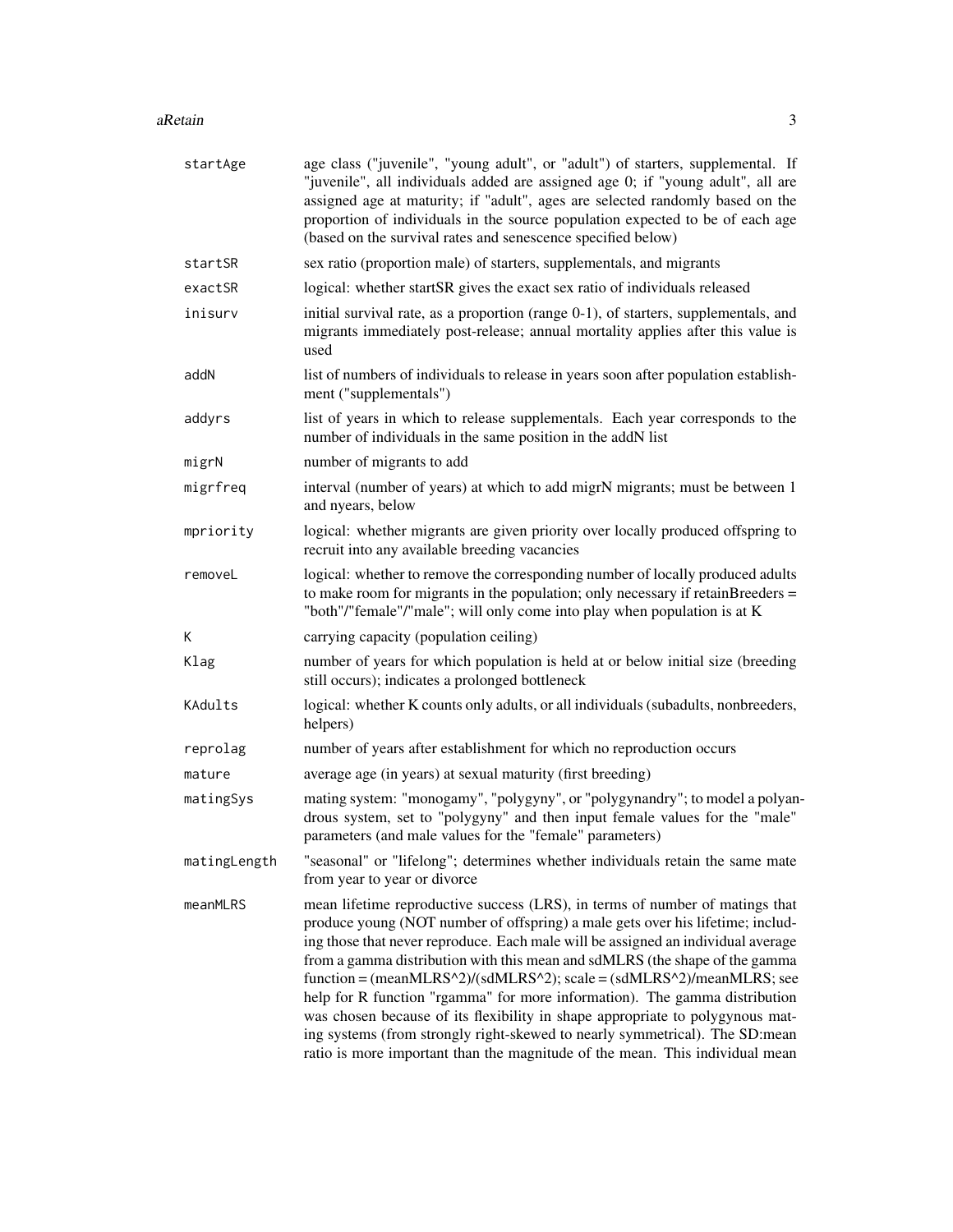|                  | indicates the male's "quality" and will be used to assess his chance of mating,<br>relative to other males present, each year (does not translate directly into actual<br>LRS experienced by that male). Not used if mating $Sys = "monogamy"$                                                                                                                                                                                                                                                                                                                                                                                                                                                                                                                                                                                                                                                                                                                                                                                                                                                                                                                                                                                                    |
|------------------|---------------------------------------------------------------------------------------------------------------------------------------------------------------------------------------------------------------------------------------------------------------------------------------------------------------------------------------------------------------------------------------------------------------------------------------------------------------------------------------------------------------------------------------------------------------------------------------------------------------------------------------------------------------------------------------------------------------------------------------------------------------------------------------------------------------------------------------------------------------------------------------------------------------------------------------------------------------------------------------------------------------------------------------------------------------------------------------------------------------------------------------------------------------------------------------------------------------------------------------------------|
| sdMLRS           | among-male standard deviation in LRS; used with meanMLRS as described<br>above                                                                                                                                                                                                                                                                                                                                                                                                                                                                                                                                                                                                                                                                                                                                                                                                                                                                                                                                                                                                                                                                                                                                                                    |
| reproAgeM        | list of ages at which males are able to mate successfully                                                                                                                                                                                                                                                                                                                                                                                                                                                                                                                                                                                                                                                                                                                                                                                                                                                                                                                                                                                                                                                                                                                                                                                         |
| <b>AgeOnMLRS</b> | expression describing the proportion of LRS achieved by a male at a particular<br>age (for ages contained within reproAgeM), e.g. "-5.4 + $1.5*$ age - $0.08*$ age $^2$ ";<br>if there is no effect of age, use the default value of "age/age" (equals 1 so all<br>ages will be assigned the same average, given by meanMLRS)                                                                                                                                                                                                                                                                                                                                                                                                                                                                                                                                                                                                                                                                                                                                                                                                                                                                                                                     |
| nMatings         | number of matings per female each year; only used when matingSys = "polygy-<br>nandry"; must be a whole number                                                                                                                                                                                                                                                                                                                                                                                                                                                                                                                                                                                                                                                                                                                                                                                                                                                                                                                                                                                                                                                                                                                                    |
| retainBreeders   | should established breeders retain their breeding status from year to year, and<br>prevent young individuals from recruiting if the population is at K? Specify<br>which sex should be retained: "none", "both", "male", or "female". Only used<br>when mating $Sys = "monogamy."$ When "none", all new recruits are added to<br>the breeding population; individuals are randomly removed from that pool to<br>truncate the population at K (so new recruits may randomly replace established<br>breeders). When adults will likely survive and prevent new individuals from<br>recruiting, e.g. with territorial species, set this at one of the other values as<br>appropriate for your species. When pairing off widowed or divorced individuals,<br>those of the retained sex(es) that bred previously will be guaranteed a new mate<br>(if available); non-retained adults will compete with new recruits to mate with<br>available adults. If the population is at K, new recruits will only fill vacancies<br>left by adults that died (they will not replace any surviving adults, including<br>females when retainBreeders = "male" and vice versa; i.e. "both" functions the<br>same as "male" and "female" in this part of the model) |
| MaxAge           | maximum allowable lifespan (in years); can be Inf                                                                                                                                                                                                                                                                                                                                                                                                                                                                                                                                                                                                                                                                                                                                                                                                                                                                                                                                                                                                                                                                                                                                                                                                 |
| SenesAge         | age (in years) after which annual survival will be reduced by senescence. Through<br>this age, adult survival values are set according to adsurvivalF and adsurvivalM<br>(below). After this age, annual survival decreases linearly until MaxAge (at<br>which it is 0): new survival = survival - (survival / (MaxAge - SenesAge)) *<br>(age - SenesAge)                                                                                                                                                                                                                                                                                                                                                                                                                                                                                                                                                                                                                                                                                                                                                                                                                                                                                         |
| adsurvivalF      | annual survival rate of adult females                                                                                                                                                                                                                                                                                                                                                                                                                                                                                                                                                                                                                                                                                                                                                                                                                                                                                                                                                                                                                                                                                                                                                                                                             |
| adsurvivalM      | annual survival rate of adult males                                                                                                                                                                                                                                                                                                                                                                                                                                                                                                                                                                                                                                                                                                                                                                                                                                                                                                                                                                                                                                                                                                                                                                                                               |
| nonbrsurv        | annual survival rate of nonbreeders (subadults or adults that have never repro-<br>duced)                                                                                                                                                                                                                                                                                                                                                                                                                                                                                                                                                                                                                                                                                                                                                                                                                                                                                                                                                                                                                                                                                                                                                         |
| nonbrsurvK       | annual survival rate of nonbreeders when population is at K (used instead of non-<br>brsurv). If given, subadult survival probability in each year depends on density<br>of the population at the beginning of that year, according to the Beverton-Holt<br>function for density dependence in survival (as in Morris & Doak 2002, Quan-<br>titative Conservation Biology): $S(E(t)) = S(0)/(1 + \text{beta} * E(t))$ , where $S(E(t))$ is<br>survival rate at population density $E$ in year t, $S(0)$ is survival when density is<br>near $0$ , beta is the decline in survival as density increases, and $E(t)$ is population<br>density at time t. "Density" is defined in our model as the proportion of K that                                                                                                                                                                                                                                                                                                                                                                                                                                                                                                                              |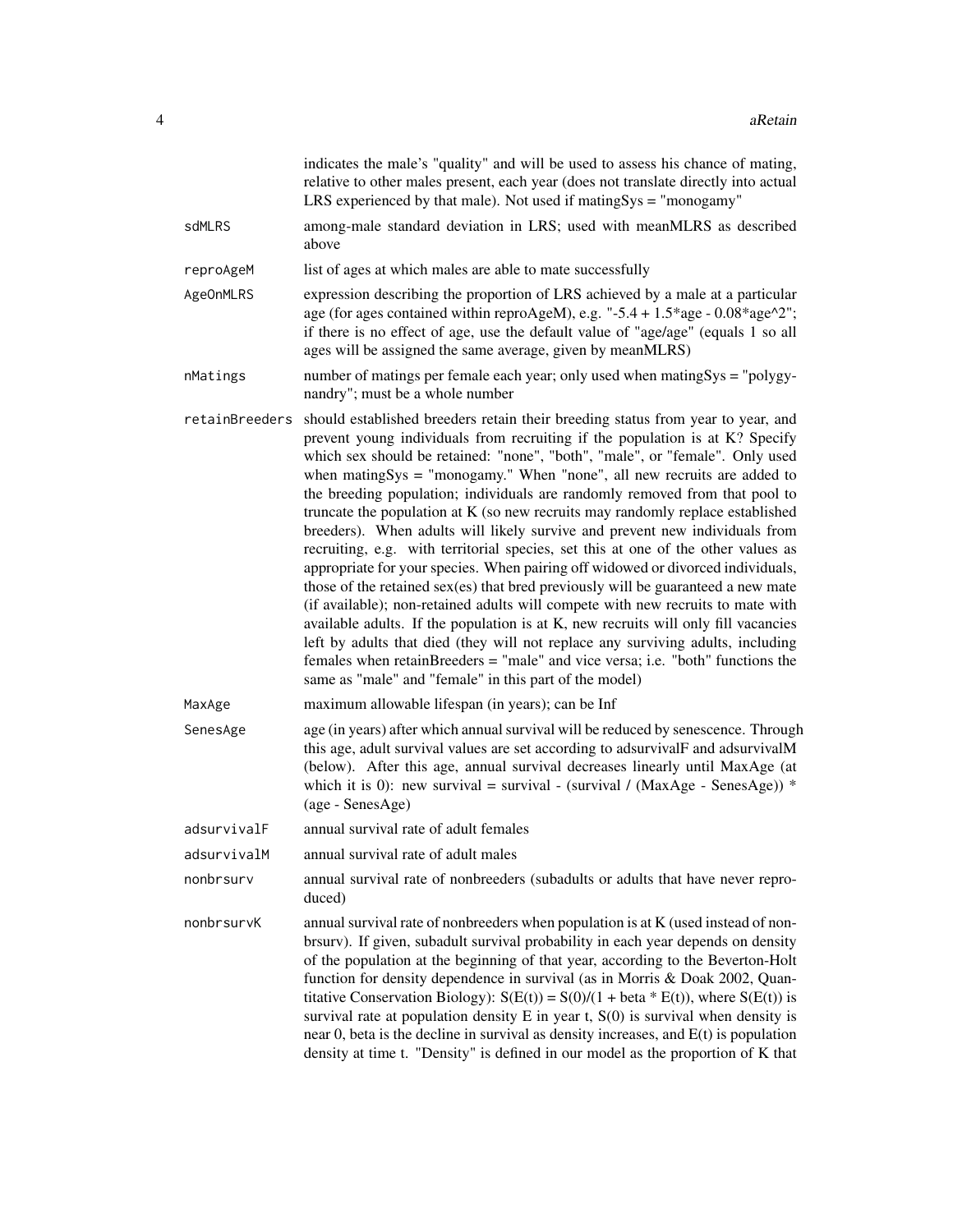|            | has been filled, as there is no spatial information in the model. The model solves<br>for beta according to the user-specified values for nonbraury $(S(0))$ and nonbr-<br>survK (S at carrying capacity, where $E = 1$ ), then uses beta and S(0) to calculate<br>density-dependent survival probability in each year                                                                                                                                                                                                                                    |
|------------|-----------------------------------------------------------------------------------------------------------------------------------------------------------------------------------------------------------------------------------------------------------------------------------------------------------------------------------------------------------------------------------------------------------------------------------------------------------------------------------------------------------------------------------------------------------|
| juvsurv    | first year survival (from the stage described by youngperF, below, to the begin-<br>ning of the next breeding season) when population is below K                                                                                                                                                                                                                                                                                                                                                                                                          |
| juvsurvK   | first year survival when population is at K (used instead of juvsurv); juvenile<br>survival is density-dependent as for nonbrsurvK                                                                                                                                                                                                                                                                                                                                                                                                                        |
| youngperF  | average number of offspring produced per mating each year (averaged over all<br>pairs in population). For a polyandrous female, this is the average number of<br>offspring produced each time she mates with a male (each year): youngperF <sup>*</sup><br>nMatings = total average offspring per year. youngperF can be calculated for<br>any reproductive stage (eggs, chicks, independent juveniles) as long as juvsurv<br>indicates the proportion of individuals that survive from this stage to the begin-<br>ning of the following breeding season |
| SDypF      | among-individual standard deviation of youngperF, e.g. 0.50 or 2.                                                                                                                                                                                                                                                                                                                                                                                                                                                                                         |
| ypF1       | where younger breeders have reduced reproductive rates, this can be used to<br>define the reproductive success for first reproductive stage (length of that stage<br>is determined by ypF1yr, below); given as a proportion of youngperF.                                                                                                                                                                                                                                                                                                                 |
| ypF1yr     | age after which ypF1 changes to youngperF (e.g. 1 if ypF1 applies to one-year-<br>olds only, or 5 if it applies for the first 5 years and then increases to youngperF<br>from age 6 onward)                                                                                                                                                                                                                                                                                                                                                               |
| MAXypF     | maximum annual number of offspring per individual (e.g. based on biological<br>constraints such as clutch size/renesting)                                                                                                                                                                                                                                                                                                                                                                                                                                 |
| MAXypFK    | maximum annual number of offspring per individual when population is at K, if<br>different from MAXypF                                                                                                                                                                                                                                                                                                                                                                                                                                                    |
| ypFsex     | which member of a pair limits the reproductive output for the year, based on the<br>biology of the species of interest; can be "male", "female", or "both" (the last<br>will average the male's and female's values)                                                                                                                                                                                                                                                                                                                                      |
| youngSR    | proportion of offspring that are male                                                                                                                                                                                                                                                                                                                                                                                                                                                                                                                     |
| trackall   | logical: whether to track all individuals from the population through the whole<br>simulation; must be TRUE to use indiv.summary or pedigree.summary after run-<br>ning the simulation                                                                                                                                                                                                                                                                                                                                                                    |
| GeneCount  | which alleles to count as retained: those in the "adult" population only, or those<br>in "all" individuals (including subadults and other nonbreeders)                                                                                                                                                                                                                                                                                                                                                                                                    |
| nyears     | number of years to run the simulation                                                                                                                                                                                                                                                                                                                                                                                                                                                                                                                     |
| nrepl      | number of iterations (replicates) to run                                                                                                                                                                                                                                                                                                                                                                                                                                                                                                                  |
| nreplprint | interval (number of replicates) at which to print a message with the current sys-<br>tem time. Allows the user to gauge model progress and to estimate time to<br>completion                                                                                                                                                                                                                                                                                                                                                                              |
| printplots | logical: whether to plot the population growth (number of individuals, as de-<br>fined by KAdults, present each year) and allele frequency (in the pool defined<br>by GeneCount) as they change over time (TRUE or FALSE). One line will be<br>plotted for each replicate immediately after it runs. Can be used to immediately                                                                                                                                                                                                                           |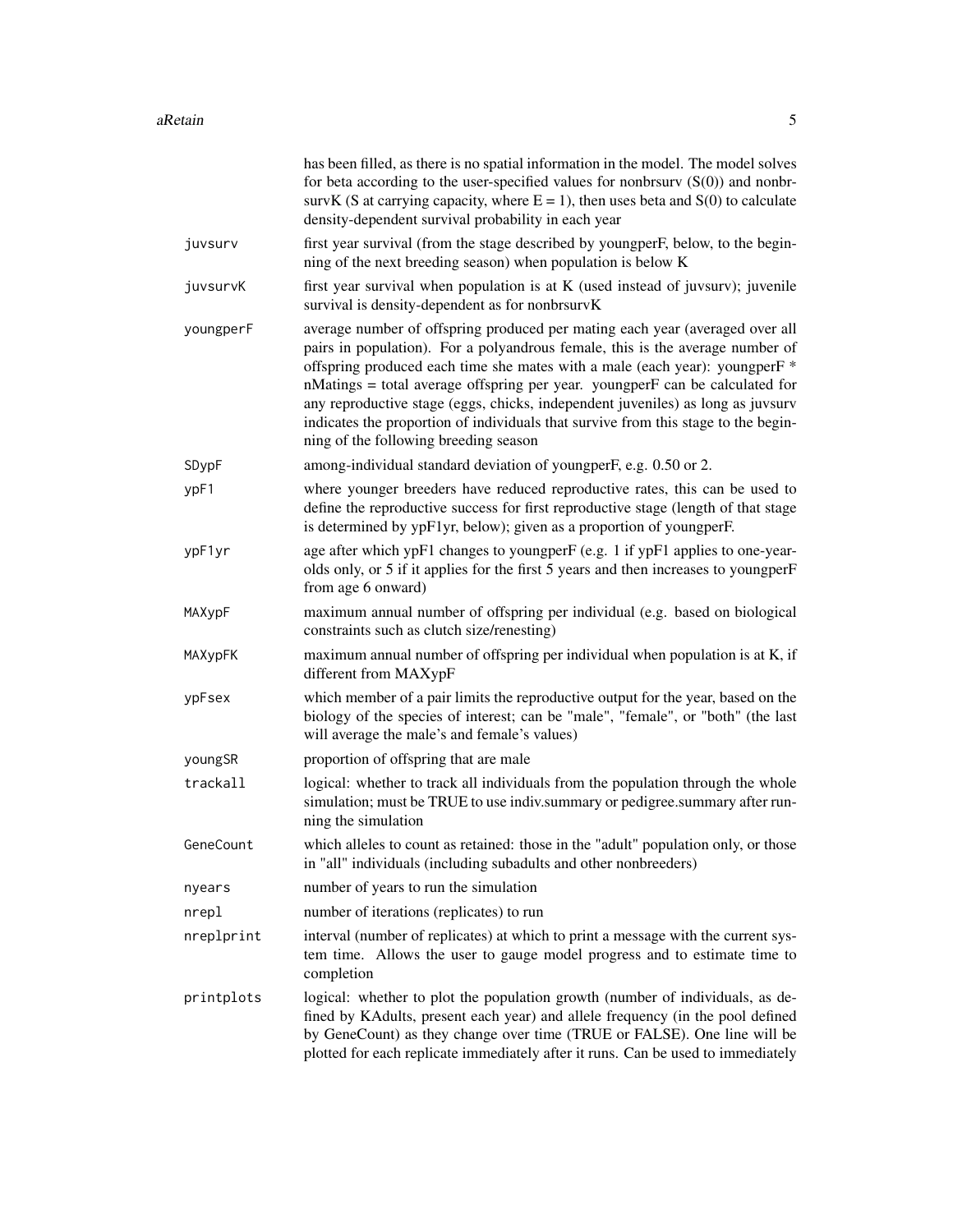gauge the demographics of the population (e.g. if it will grow as expected); will slow down the simulation by  $\sim$  10-20 percent. Defaults to FALSE.

#### Details

The user indicates the number of individuals released to establish the population (bottleneck size), along with their age class (adult or juvenile), sex ratio, and post-release survival rate. These individuals can be released all at once or gradually over a period of years. Released individuals are assumed to be unrelated and are randomly assigned genotypes (zero, one, or two copies of a hypothetical neutral allele) according to a user-specified frequency of the allele in the source population. The simulated population can be held at the initial size to simulate a prolonged bottleneck (while reproduction occurs) or the user can specify a post-release lag with no reproduction. Otherwise, released individuals mature and recruit according to user-specified parameters. Species with delayed sexual maturity are modeled by preventing subadults from breeding until a user-specified age. Adults are randomly sorted into monogamous or polygynous breeding pairs, which re-form for multiple matings within one season (in polygynandry systems), remain together seasonally (in monogamous or polygynous systems), or remain together lifelong (in monogamous systems) depending on user-specified settings. Reproduction occurs each year based on individual or population means (depending on settings for individual variation in reproductive output) for the number of offspring produced per pair per year, which can change with age of the parents. Sex is randomly assigned to each offspring according to the user-specified sex ratio for juveniles and offspring inherit alleles from their parents via Mendelian inheritance. When the simulated population reaches the specified carrying capacity, population growth ceases by either preventing recruitment of offspring or removing randomly selected individuals (as indicated by the user). When individuals are removed at random, the user can choose to give priority to remain in the population to established breeders and/or immigrants (if any). Annual survival of individuals is determined by user-specified probabilities for each age class, with optional sex-specific survival rates for adults. The user can choose to incorporate density dependence into juvenile and subadult/nonbreeder survival probabilities and/or to specify senescence effects in survival of adults beyond a certain age.

The model simulates immigration at regular user-specified intervals by adding more individuals from the original source population. Immigrants can be prioritized over locally produced individuals to recruit into breeding vacancies. This scenario may be realistic when most locally produced juveniles would emigrate, or when locally produced juveniles would be removed by managers (e.g. to contribute to other populations or to make room for immigrants). Emigration can be simulated in this model by reducing the survival value for the appropriate age class, assuming emigrants and their descendants do not return to the modeled population.

Frequency of the allele of interest in the simulated population is recorded after each year of the simulation. The proportion of iterations in which the allele is retained to the end of the specified time period is interpreted as the probability of retaining the allele in the population over that period. The model outputs a census of the simulated population (adults, subadults/nonbreeders, pairs, founders, and immigrants) each year, and a list of information for each individual in the simulated population. The census information can be averaged across replicates with aRetain. summary. An individual summary function (indiv.summary) can output pertinent information (e.g. proportion bred, average number that bred per generation) about individuals of each origin (founder, local, or immigrant) in the population. A pedigree summary function (pedigree.summary) can be used to describe accumulation of inbreeding in the population by calling R package pedigree.

See the AlleleRetain Model Guide (available as a PDF file with this installation, or from the model's website at https://sites.google.com/site/alleleretain/) for more details and an example.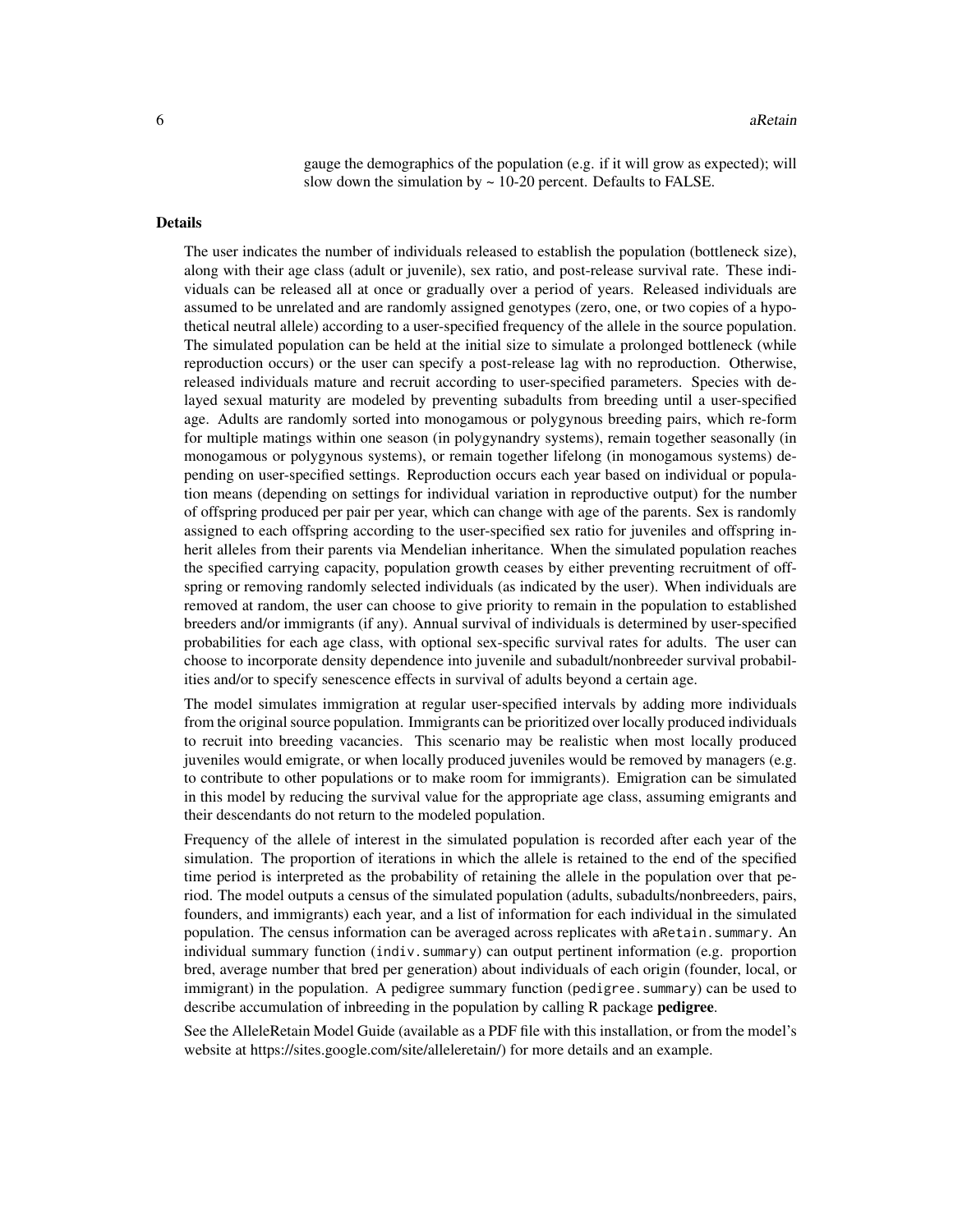#### aRetain  $\overline{7}$

#### Value

aRetain returns a list of sub-lists, with one sub-list for each replicate which contains two matrices: one that summarizes the population information for that replicate (one row for each year; columns = number of adults, number of breeding females, number of breeding males, number of copies of the rare allele, number of pairs, number of nonbreeders, number of founders remaining, number of migrants alive, mean age of breeding pairs), and one that gives pertinent information for all individuals in that replicate (one row for each individual; columns = ID, dam, sire, origin [1=starter, 2=supplemental, 3=local, 4=immigrant], birth year, number of years alive in the population, number of years bred, year added to population). The latter matrix includes all individuals if trackall = TRUE, or only those alive at the end of the simulation if trackall = FALSE. Run aRetain.summary, indiv.summary, and pedigree.summary to generate useful output from this information (averaged across replicates).

#### Author(s)

Emily Weiser <emily.l.weiser@gmail.com>

#### References

Weiser, E.L., Grueber, C. E., and I. G. Jamieson. In review. AlleleRetain: A program to assess management options for conserving allelic diversity in small, isolated populations. Molecular Ecology Resources.

#### Examples

```
## Simulate rare allele with frequency 0.05 in source population.
## 20 individuals are translocated to establish a new population with carrying
## capacity = 100 individuals. An additional 5 individuals are translocated
## once every 10 years as immigrants. Demographic parameter values are for a
## monogamous passerine bird species with a 5-yr average lifespan. Only 30
## iterations are run so the confidence intervals will be wide.
aR.temp <- aRetain(q0 = 0.05, sourceN = 2000, startN = 20, startAge ="adult", startSR = 0.5, exactSR = FALSE, inisurv = 0.90, addN = 0, addyrs
= c(0), migrN = 5, migrfreq = 10, mpriority = FALES, removeL = FALEE, K =100, KAdults = FALSE, mature = 1, matingSys = "monogamy", matingLength =
"seasonal", retainBreeders = "male", MaxAge = 16, SenesAge = 5, adsurvivalF =
0.77, adsurvivalM = 0.77, nonbrsurv = 0.70, nonbrsurvK = 0.40, juvsurv = 0.60,
juvsurvK = 0.30, youngperF = 2.85, SDypF = 1.25, MAXypF = 6, MAXypFK = 6,
ypFsex = "female", youngSR = 0.5, trackall = TRUE, GeneCount = "all", nyears =
10, nrep1 = 20, nrep1print = 10aRetain.summary(aR.temp, GeneCount = "all", alpha=0.05, dropextinct = TRUE)
```

```
indiv.summary(aR.temp, genlength=5, alpha=0.05)
pedigree.summary(aR.temp)
```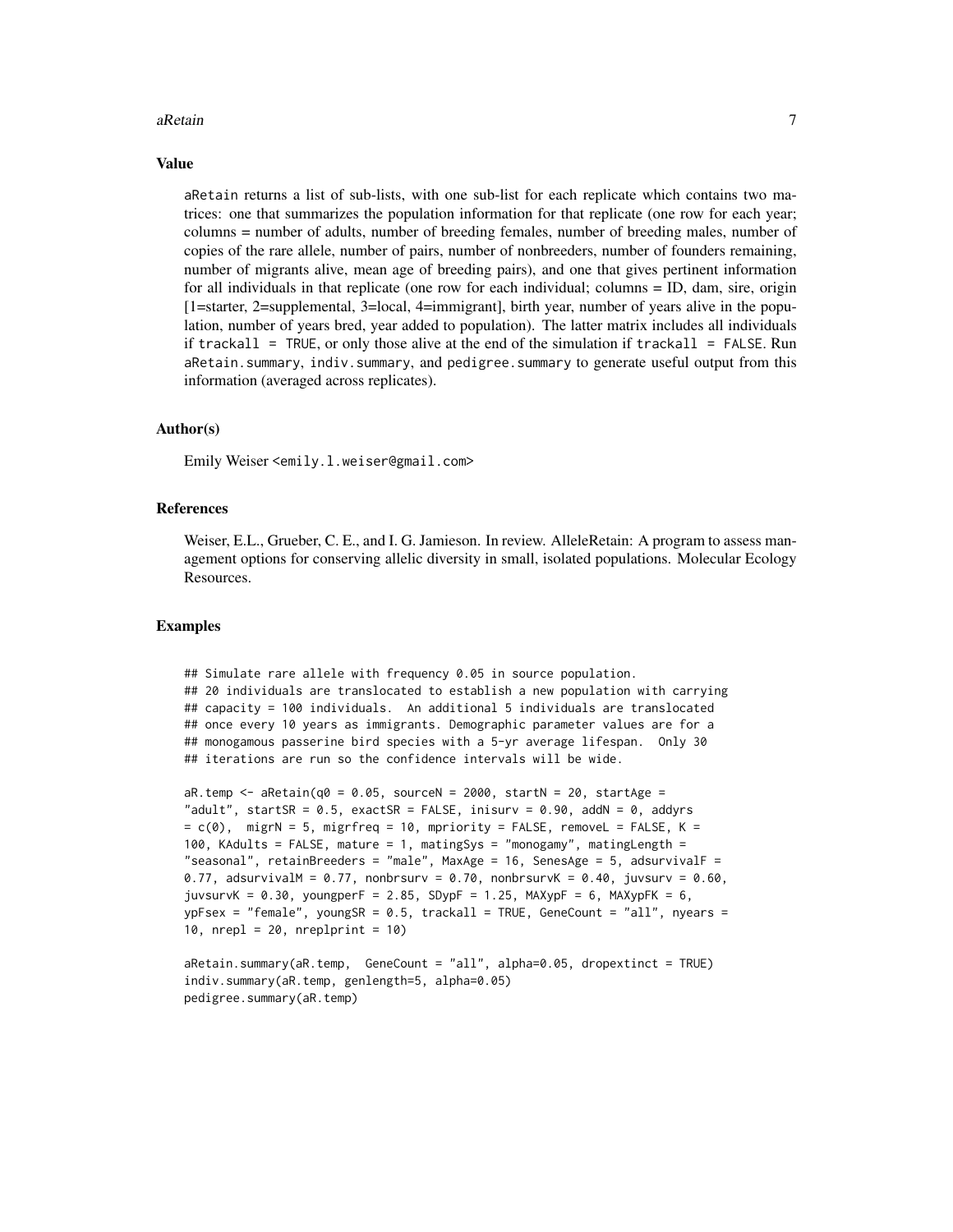<span id="page-7-0"></span>

# Description

Summarize pertinent information about the population simulated by aRetain.

# Usage

```
aRetain.summary(adata, GeneCount, alpha=0.05, dropextinct = FALSE)
```
# Arguments

| adata       | list of output from a Retain                                                               |
|-------------|--------------------------------------------------------------------------------------------|
| GeneCount   | "adult" or "all" as specified for aRetain                                                  |
| alpha       | confidence level e.g. $0.05$ for 95% intervals                                             |
| dropextinct | logical: should simulated populations that decline to zero be omitted from the<br>summary? |

# Value

A matrix in which the rows correspond to simulation years (0,...,nyears) and the columns are summary variables:

| MeanN      | mean number of adults                                                                                                    |
|------------|--------------------------------------------------------------------------------------------------------------------------|
| <b>SEN</b> | SE for # adults                                                                                                          |
| MeanNNonbr | mean # of nonbreeders                                                                                                    |
| MeanBrF    | mean # of breeding females                                                                                               |
| SEBrF      | SE for # of breeding females                                                                                             |
| MeanBrM    | mean # of breeding males                                                                                                 |
| SEBrM      | SE for # of breeding males                                                                                               |
| MeanNFound | mean # of founders (starters and supplemental individuals) remaining                                                     |
| MeanNMigr  | mean # of immigrants present                                                                                             |
| MeanAge    | mean age of breeding adults (those that are actually paired that year)                                                   |
| P.extant   | probability that the population is extant (proportion of simulations in which the<br>population does not become extinct) |
| P.xLCL     | lower bound of the confidence interval for P.extant                                                                      |
| P.xUCL     | upper bound of the confidence interval for P. extant                                                                     |
| P.retain   | probability that the rare allele is present in the population                                                            |
| P.LCL      | lower bound of the confidence interval for Pretain                                                                       |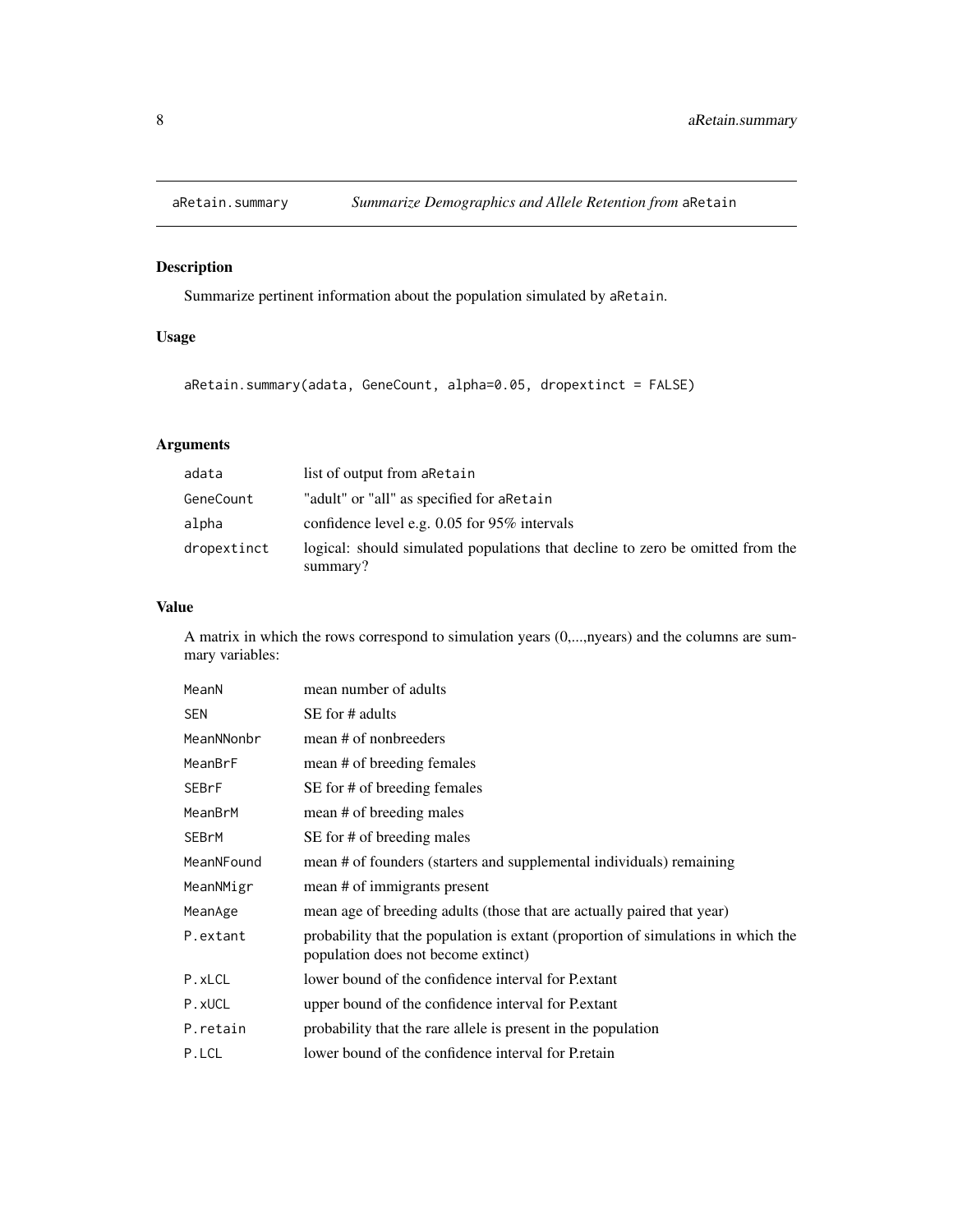# <span id="page-8-0"></span>indiv.summary 9

| P.UCL  | upper bound of the confidence interval for Pretain                                                                                     |
|--------|----------------------------------------------------------------------------------------------------------------------------------------|
| A.Freq | frequency of the rare allele in the simulated population (in adults or in all indi-<br>viduals, as per GeneCount argument in a Retain) |
| A.SE   | standard error for A.Freq                                                                                                              |

#### Author(s)

Emily Weiser <emily.l.weiser@gmail.com>

# References

Weiser, E.L., Grueber, C. E., and I. G. Jamieson. In review. AlleleRetain: A program to assess management options for conserving allelic diversity in small, isolated populations. Molecular Ecology Resources.

indiv.summary *Summary of Individual Information*

#### Description

Summarize information for individuals of each origin (starters, supplementals, locals, immigrants) simulated by aRetain. Must be run after aRetain is run with trackall = TRUE.

#### Usage

indiv.summary(adata, genlength, alpha=0.05)

# Arguments

| adata     | list of output from a Retain                                                                                                                                                            |
|-----------|-----------------------------------------------------------------------------------------------------------------------------------------------------------------------------------------|
| genlength | mean age of simulated individuals (breeding pairs only), as returned by census. summary<br>(use the MeanAge value where it stabilizes after recovering from any founder<br>age effects) |
| alpha     | confidence level e.g. $0.05$ for 95% intervals                                                                                                                                          |

# Value

A matrix with 4 rows, one for each origin (starter, supplemental, local, immigrant) and the columns are summary variables:

| n          | total number of individuals from each origin, summed within each replicate and<br>then averaged across replicates |
|------------|-------------------------------------------------------------------------------------------------------------------|
| pbreed     | probability of each individual breeding (proportion that bred)                                                    |
| pbreed.LCL | lower confidence limit for pbreed                                                                                 |
| pbreed.UCL | upper confidence limit for pbreed                                                                                 |
| YrsBred    | mean # years bred per individual (including those that never bred)                                                |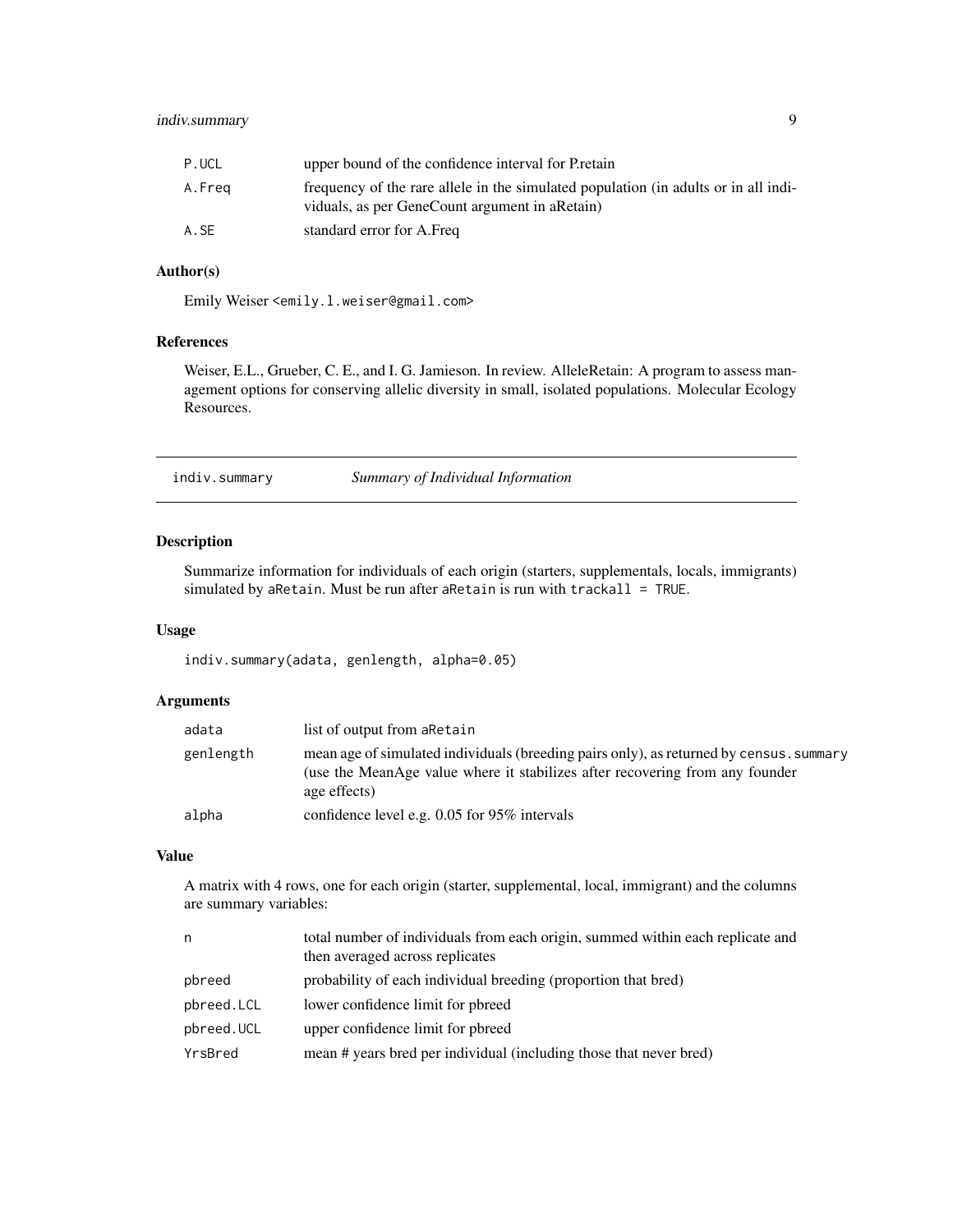<span id="page-9-0"></span>

| YrsBredBr    | mean # of years bred per individual (that bred at least once) |
|--------------|---------------------------------------------------------------|
| lifespan     | mean lifespan in the population                               |
| effectivegen | mean # of individuals that bred each generation               |

# Author(s)

Emily Weiser <emily.l.weiser@gmail.com>

# References

Weiser, E.L., Grueber, C. E., and I. G. Jamieson. In review. AlleleRetain: A program to assess management options for conserving allelic diversity in small, isolated populations. Molecular Ecology Resources.

pedigree.summary *Pedigree Simulation and Summary*

# Description

Summarizes inbreeding accumulation in the population simulated by aRetain. Must be run after  $a$ Retain is run with trackall = TRUE. Requires package pedigree.

# Usage

```
pedigree.summary(adata)
```
### Arguments

adata list of output from aRetain

#### Value

A matrix in which the rows correspond to simulation years (0,...,nyears) and the columns are summary variables:

| vear      | year of simulation                                             |
|-----------|----------------------------------------------------------------|
| meanF     | mean F, averaged across individuals and then across replicates |
| varF      | inter-replicate variance in F                                  |
| indivVarF | inter-individual variance of F, averaged across replicates     |

# Author(s)

Emily Weiser <emily.l.weiser@gmail.com>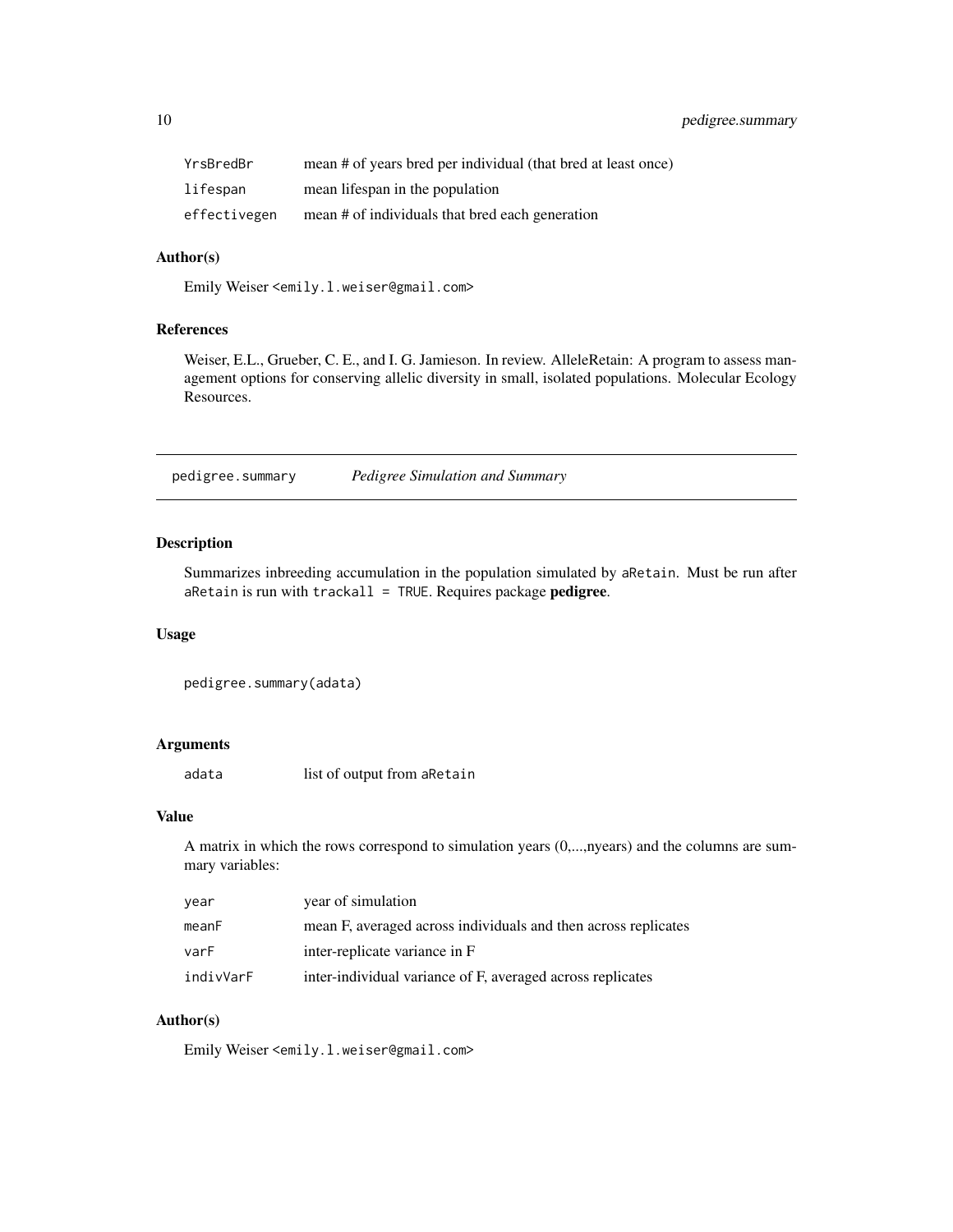# References

Weiser, E.L., Grueber, C. E., and I. G. Jamieson. In review. AlleleRetain: A program to assess management options for conserving allelic diversity in small, isolated populations. Molecular Ecology Resources.